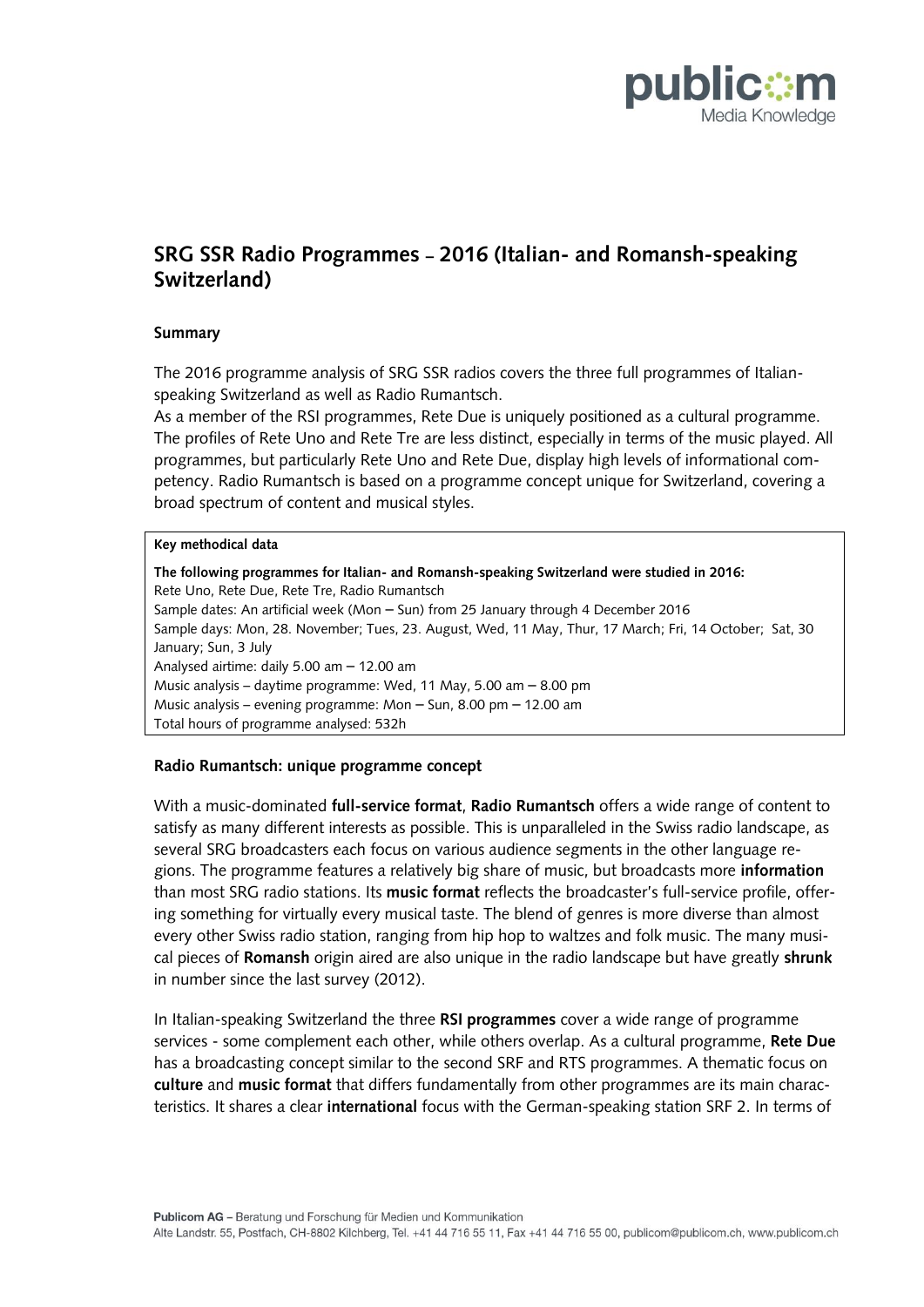

information updates, Rete Due exhibits a number of **overlaps** with Rete Uno which can be traced back to both the centralised information production as well as the adoption of individual programmes.

**Rete Uno** is designed to be a background medium and addressing an older audience. Informative contributions account for over a third of its entire programme content. Rete Uno has the same **international and topical focus** as its RSI sister programmes: **culture** is the main subject here, but it is closely followed by **social issues** which occupy roughly the same amount of air time. The coverage of politics is even behind sports on Rete Uno if the comprehensive live sports coverage is also accounted for. Economics receive even less attention. Popular across the board, the musical roster displays a high proportion of contemporary pop music, differing only slightly from Rete Tre.

**Rete Tre** plays the most music comparing the SRG programmes in Italian-speaking Switzerland. Accordingly, the proportion of information is less. This stationtherefore aires a much **lighter** programme than its sister programmes in many respects. With much less emphasis on a conversational style, Rete Tre prefers more relaxed contributions, such as horoscopes, comedy and spoof shows as well as gossip. But Rete Tre also has special formats to offer – a children's show, for example. Its in-depth **preparation** and professional expertise regarding informational content don't match the standard of its sister programmes. The thematic focus is also placed on **culture**. As with the other RSI programmes, **international issues** are treated with top priority. Rete Tre's **musical profile** is designed to appeal across the board. It is not much different from Rete Uno. The style mix is a little less heavy on pop, and the music played is on average a little more recent than on Rete Uno.

RSI radio stations only partly take advantage of the available opportunities to increase their profile: their programmes focus on topics of **culture** and **society**. Politics have a lower importance, and the **economy** is a secondary topic at best. All stations display a strong preference for **international issues**, devoting the remainder of their attention mainly totheir own language region. Issues with a national appeal seem to be of peripheral importance across all three stations.

### **Rete Uno and Rete Due: high level of informational competency**

Rete Uno and Rete Due not only provide an above-average amount of information – they also demonstrate an **informational competency** through the sheer effort that is put into informational contributions. They clearly take pains to set out the facts and explain the background, drawing on a plethora of **journalistic representations** – including slick dialogue formats, challenging features, expert interviews and on-the-spot reporting. Information may be less important on Radio Rumantsch and Rete Tre, but the variety of journalistic representations is equally impressive for all these stations. Special programmes such as live broadcasts of sports events on Rete Uno, reli-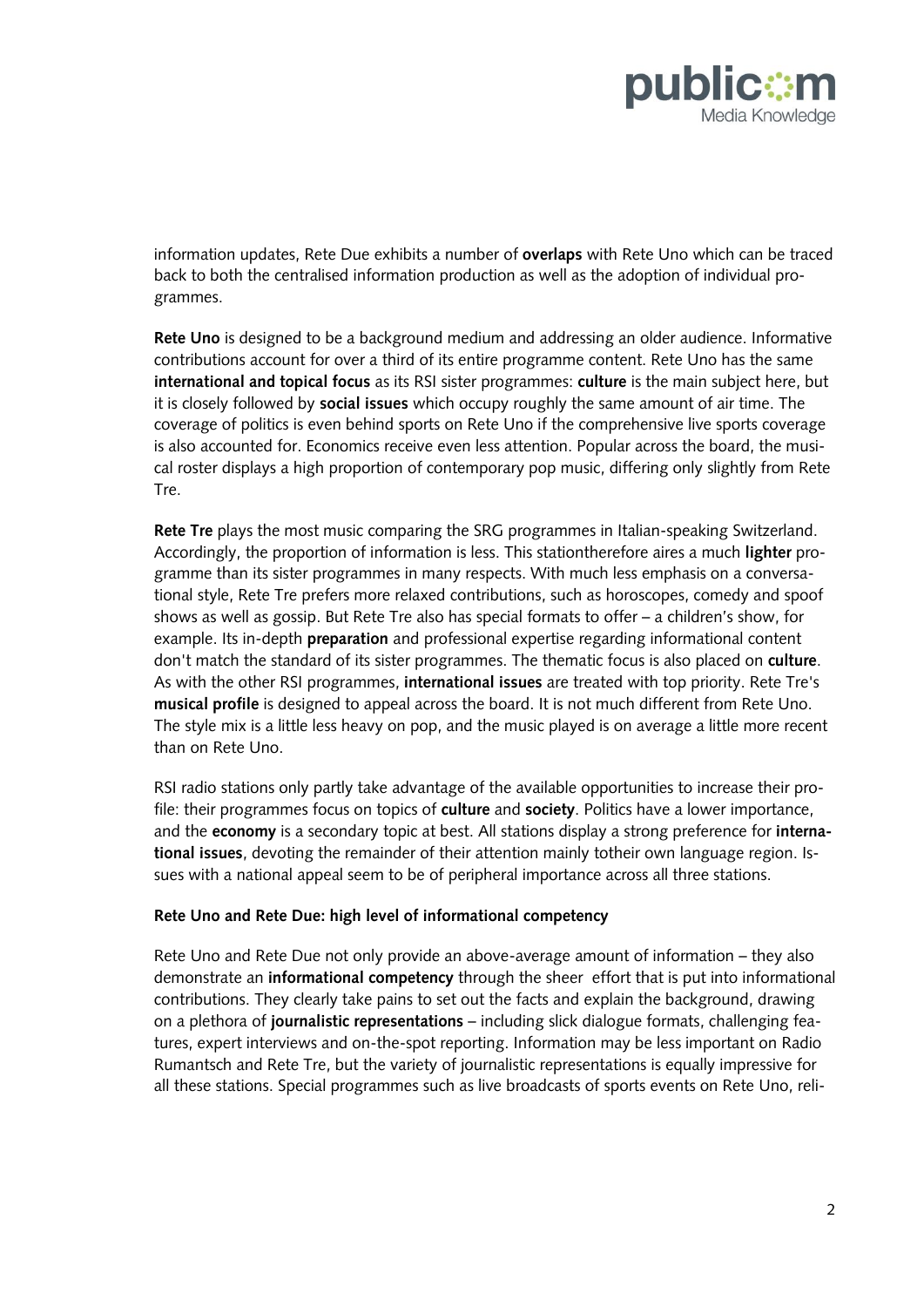

gious broadcasts on Radio Rumantsch, Rete Uno and Rete Due, and a children's show on Rete Tre also add to the formal (and thematic) variety.

Programme **topics** mostly focus on **two fields**: politics and society on Radio Rumantsch, and culture and society on the Ticino radio stations. Rete Uno offers a slightly more balanced and varied mix of topics, also devoting a certain amount of air time to sports. There is only little complementarity between programmes in Italian-speaking Switzerland. Centralised information production and repeated airing of entire information broadcasts both account for a certain homogenisation of topics – even intensified by the stations' concentration on cultural topics. A **weak emphasis on economy-related topics** in the information offering on the RSI radio stations is particularly noticeable .

## **RSI programmes: broad range of opinions with some caveats**

There is reporting on different social groups all of which are able to make themselves heard, providing an encompassingrange of opinions and perspectives on various topics. In terms of the demand for **pluralism of opinions**, an important to question is how complete the spectrum of portrayed political forces actually is. There is a clear **preference for the Executive** across all radio stations analysed: authorities and their representatives more often shape reporting than political parties and parliamentarians. This is particularly the case with Rete Due and Radio Rumantsch, a little less so with Rete Tre and even less pronounced with Rete Uno. Results are not as consistent when evaluating which **parties** and party officials are the subject of reporting and how they are let to express themselves. **Radio Rumantsch** offers the widest range of opinions of all the four programmes. **Rete Due** comes in last in this category. Undeniably, the **Lega dei Ticinesi** – the second most powerful political party on the Ticino Cantonal Council and delegating two State Councillors in the Cantonal Government – is essentially **ignored entirely** by all the RSI radio stations.

A significant contribution is that these radio stations provide sound orientational knowledge along with a wide range of **opinions and perspectives** on reported issues. **Rete Uno** and **Rete Due** are almost as successful in this respect as their counterparts in German-speaking Switzerland. They do not, however, achieve the top results of the SRG radio stations in French-speaking Switzerland. This orientational strength is not quite so evident regarding Rete Tre and Radio Rumantsch. The general observation is that orientational services recede as the amount of information decreases: The more compact the informational format, the less time there is to go into controversial stances.

SRG's uniquely dominant position in the Swiss media landscape and privileged access to licence fees is commonly legitimised referring to its **integration mandate**. Very high standards therefore need to be set for any such integrative efforts. A major contribution to national integration would demand SRG programmes facilitate mutual knowledge and understanding **across language re-**